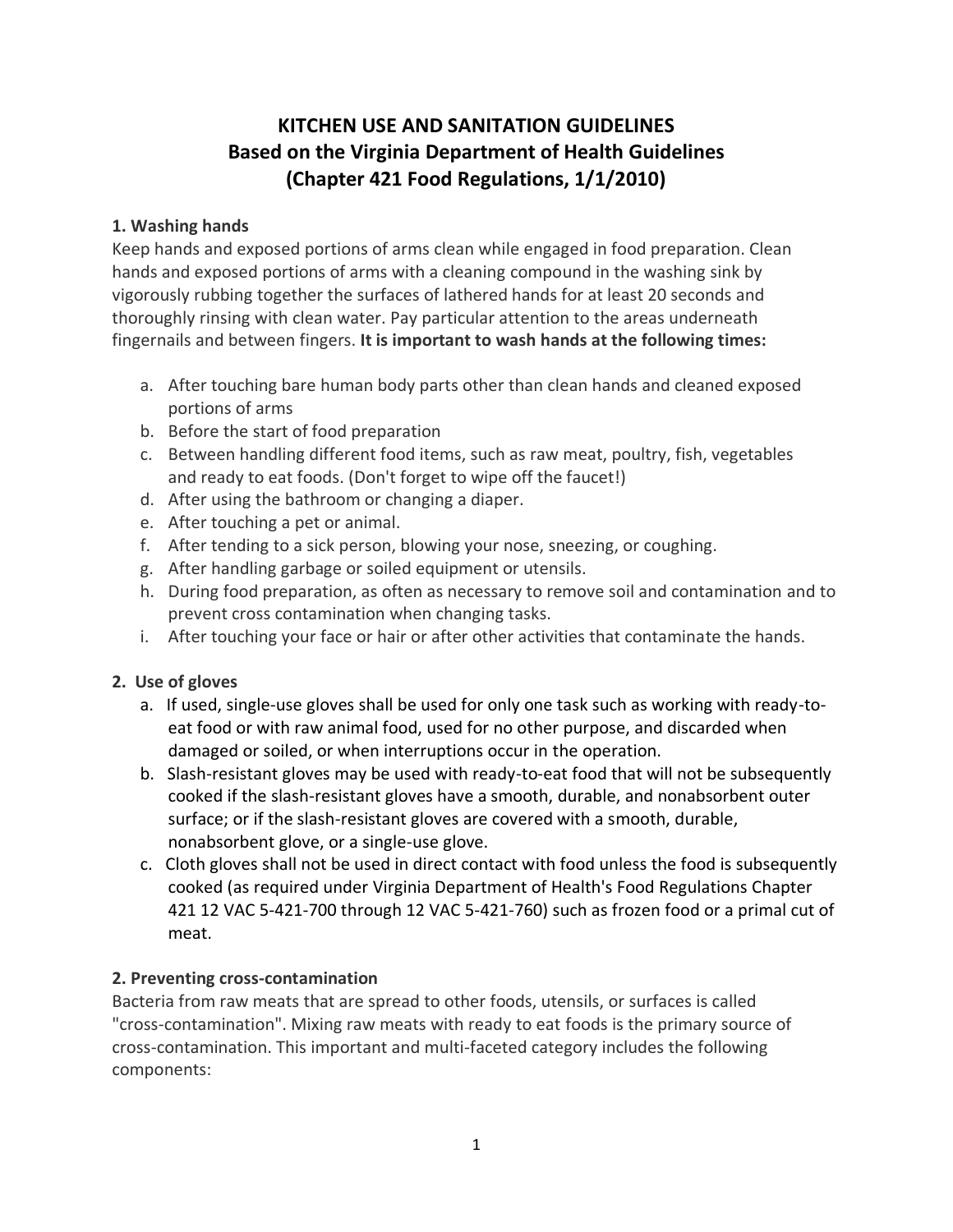#### *Raw meats, poultry, and fish*

- a. Always separate raw meats away from produce and ready to eat foods.
- b. At the store, have the cashier bag raw meats separately.
- c. Always store raw meats on the bottom shelf of the refrigerator, so meat juices won't drip on other foods.

#### *Kitchen counters*

- a. Wash well with hot soapy water and then use a sanitizing solution (mix 1/2 tablespoon of standard strength non-scented bleach for every gallon of water).
- b. Do not let pets walk on work surfaces and don't sit on work surfaces.
- c. Whenever you have finished working with one food, clean the counters well before introducing a new food.

### *Cutting boards*

- a. It is a good idea to have separate cutting boards, one for meat, fish, poultry, and one for foods that will be served raw.
- b. Plastic and wood cutting boards should be washed with soapy water, rinsed and then sanitized with a bleach solution or by washing in the dishwasher. To make a bleach solution, mix 1/2 tablespoon of bleach with one gallon of cool water. Make solution as needed.
- c. Cutting boards, especially wooden ones, should be regularly inspected to ensure that food is not getting imbedded in cracks or crevices. Once cracked or badly scored, cutting boards should be replaced.
- d. Throw out cutting boards when they get excessively worn or hard-to-clean cracks appear.

### *Kitchen dishcloths, sponges and aprons*

- a. Repeatedly using the same cloth to wipe counters spreads germs. Remember to wash towels in the washing machine daily and put sponges in the dishwasher.
- b. Avoid wiping your hands on your apron, as you will pick up bacteria from the last time you wiped your hands.
- c. When hand washing dishes, allow them to air-dry. Don't use towels to dry them, as this will spread germs.

### *Utensils and serving pieces for cooked and raw food*

- *a.* If you take raw meat, poultry, or fish to the outdoor grill, also bring a new container to put food in after it is cooked.
- b. Wash or replace cutlery and utensils that were used while product was raw.

If your meat, poultry or seafood was in a marinade, bring marinade to a boil for at least 3 minutes before using as a sauce. However, it's usually better to discard marinade altogether. *Uncooked foods*

c. Wash lettuce well, even pre-washed produce, by soaking in a bowl of cool, fresh, drinkable water.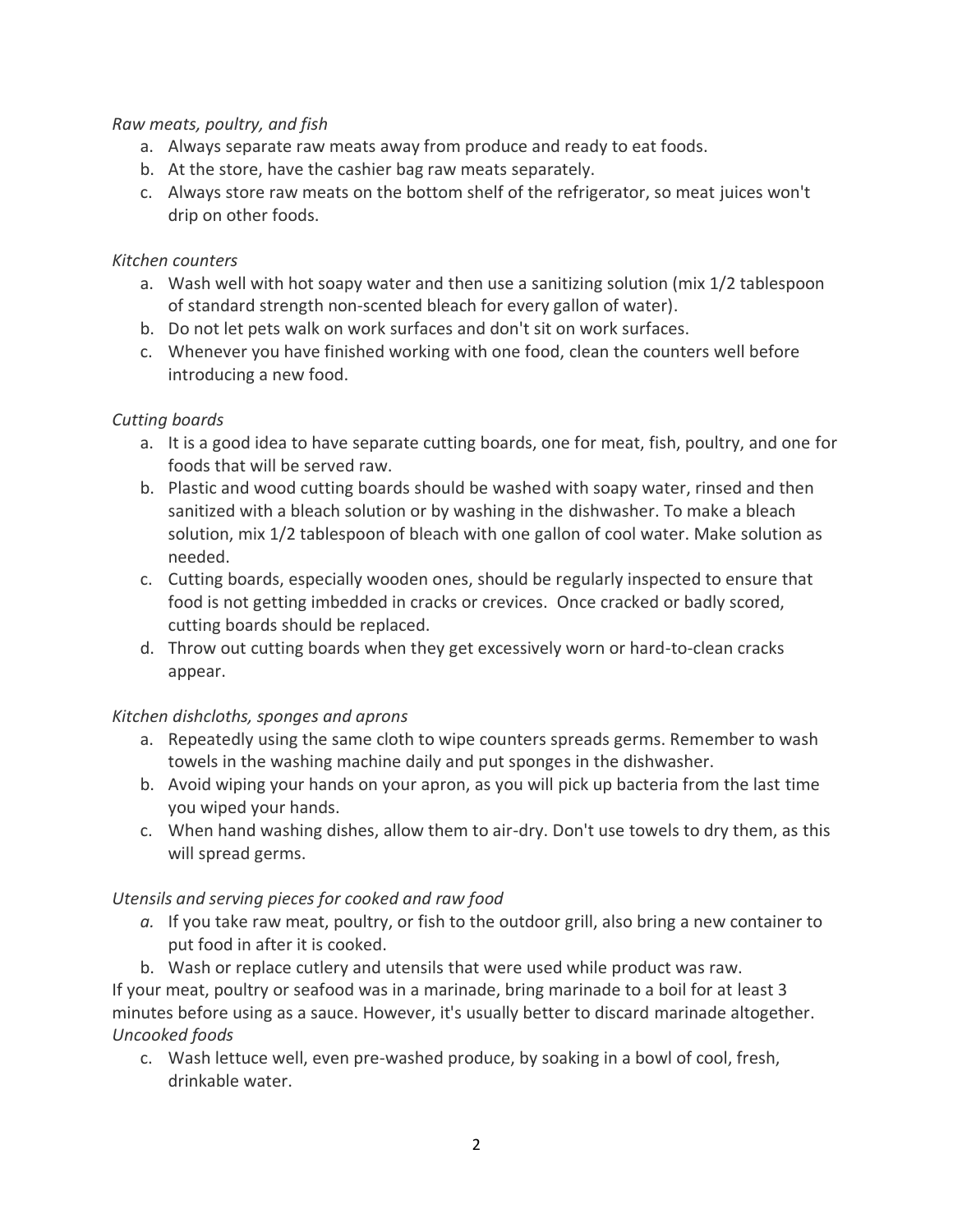- d. Clean berries and other fruits with running water; the friction of the water will brush off bacteria.
- e. Wash melons and other large fruits and vegetables that are not going to be cooked. Remember they came from a farm, grew in soil, and have been handled by numerous people. If you cut an unwashed melon, bacteria from the surface will be pushed inside by the knife.
- f. To prevent cross-contamination, always wash foods in a bowl, not in a water-filled sink.
- g. If you wash raw chicken, meat, or fish, be sure to wash out the sink well to prevent cross-contamination.
- h. When using a food thermometer, always wash it between probes.
- i. Frequent hand washing is crucial in preventing cross contamination

# **5. Temperature**

Bacteria grow rapidly between the temperatures of 40 and 140 degrees Fahrenheit. This temperature range is known as the "Danger Zone". To properly store, hold, and cook foods, it is imperative to minimize the amount of time foods are at these temperatures. Pathogenic bacteria thrive in the Danger Zone; certain strains can double in number every 20 minutes. These are the bacteria that cause food borne illnesses, but do not affect taste, smell, or appearance of the food.

- a. Any foods that have been in this temperature range for two hours or more should be discarded; they might taste all right, but can make you very sick.
- b. Don't marinate food at room temperature for longer than 1 hour.

# **6. Refrigeration**

- a. The refrigerator is one of the most important items for keeping foods safe. Always refrigerate perishable items immediately to minimize reproduction of pathogenic bacteria. Refrigeration will not, however, completely protect foods from spoilage bacteria. This family of bacteria can multiply at low temperatures, and diminish the quality of foods, contributing to off-flavors and aromas.
- b. It is important to maintain the temperature of the food in your refrigerator below 40 degrees F. Ideal refrigerator temperature is between 36 and 38 degrees F.
- c. Frequently check the temperature with an appliance thermometer. If your refrigerator exceeds 40 degrees F for over two hours, dispose of all perishable foods.
- d. When refrigerating cooked foods, divide food into smaller portions so they will chill faster.
- e. It is also important not to overfill your refrigerator, as cold air circulation is necessary to keep foods chilled.
- f. The door areas of the refrigerator have frequent temperature fluctuations from opening and closing, so don't store perishable foods on the door. Keep eggs in the carton inside the refrigerator instead of the egg rack, and don't store milk in the door racks. If food spills in your refrigerator, wipe up the spill immediately and sanitize if necessary.
- g. Do weekly checks to assure that food is not spoiling, and occasionally wash all surfaces with warm, soapy water. To keep odors from forming, leave opened box of baking soda on a shelf and change every few months.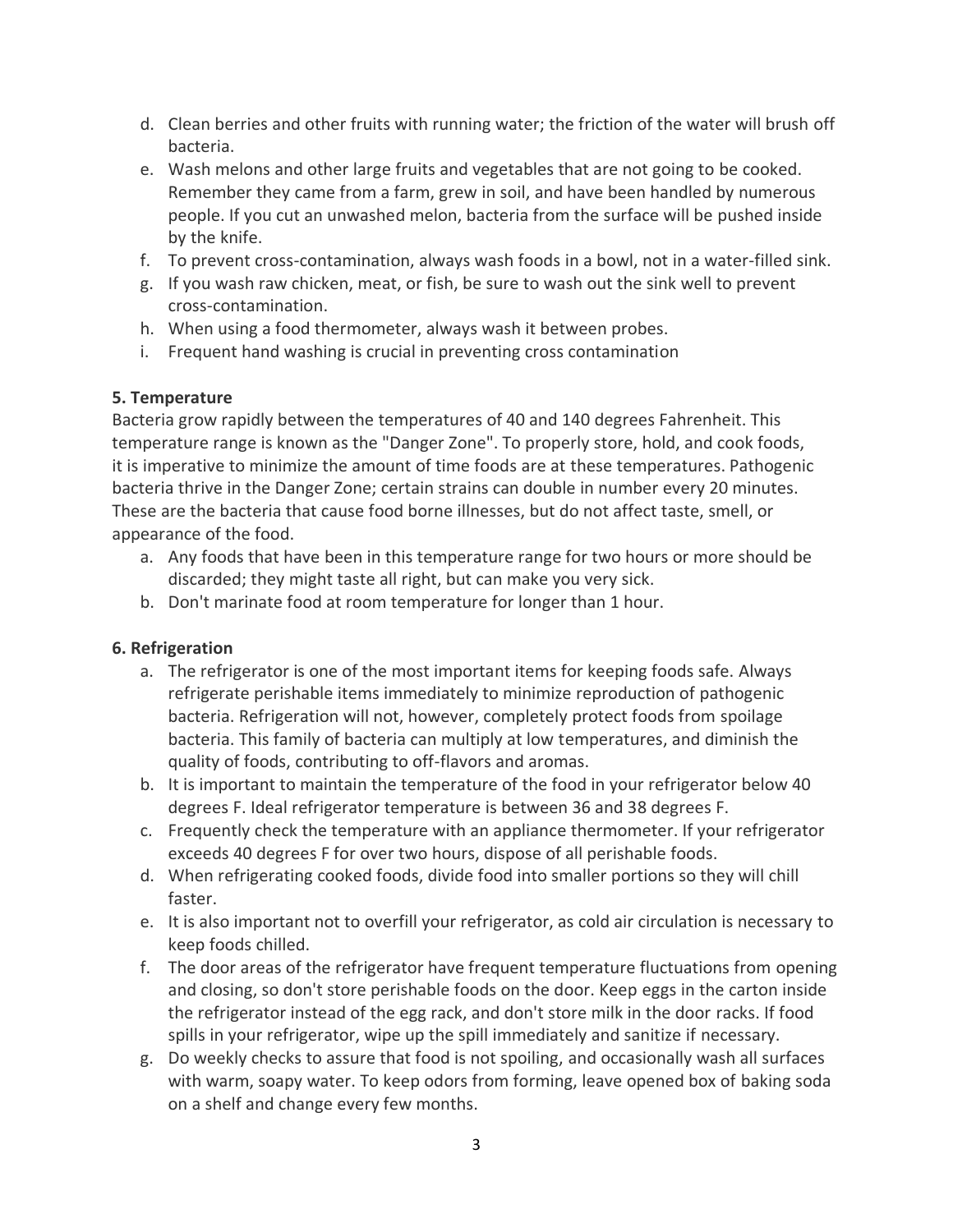### **7. Thawing frozen foods**

There are three safe ways to thaw frozen food: in the refrigerator, in cold water, and in the microwave. Leaving food on a counter or thawing in hot water will cause food to be in the Danger Zone.

- a. Refrigerator thawing can take a long time, but it is the safest method. Plan ahead, as large food items, such as a turkey, may take 24 hours for every 5 pounds. For smaller items, such as chicken breasts, put in the refrigerator in the morning for dinner that evening. Foods that are thawed in the refrigerator can be refrozen safely, with some loss in aesthetic quality.
- b. Cold-water thawing is faster, but can be more complicated. Meat should be wrapped in a leak-proof bag or else it will absorb the water. Keep water cold by changing it every 30 minutes. A bag of chicken breasts that weighs under a pound will defrost in less than an hour, and a large turkey takes 2 to 3 hours for every 5 pounds. Foods thawed in cold water must be cooked before refreezing.
- c. If food is thawed with a microwave, it must be cooked immediately following the thawing. During this process, some of the surface areas might start cooking and are in the danger zone. For this reason, we don't recommend microwave defrosting. Foods thawed in the microwave must be cooked before refreezing

#### **8. Dish Washing Procedures**

- a. When hand washing dishes always use the hottest water that you can comfortably work in without scalding yourself and use an appropriate amount of antibacterial dish soap.
- b. Rinse with hot water and air dry (DO NOT TOWEL DRY since this can spread germs).
- c. Always use clean sponges or dishcloths and rinse and sanitize them often.
- d. When using a mechanical dishwasher the wash water should be a minimum of 160 degrees combined with an appropriate detergent and rinse with water that is a minimum of 180 degrees combined with an appropriate rinsing agent.
- e. Do not use the dish washing and food preparation sinks for any other use, such as washing mops, rags, paint brushes, or other non kitchen use.

### **9. Food Safety Temperatures (degrees Fahrenheit)**

- a. Ground Meat & Meat Mixtures Turkey, chicken 170° F Veal, beef, lamb, pork 160° F (**Note**: 150° F is good for whole cuts) b. Fresh Beef Medium Rare 145° F Medium 160° F Well Done 170° F c. Fresh Pork Well Done 170° F d. Poultry
	- Chicken, Whole 180° F